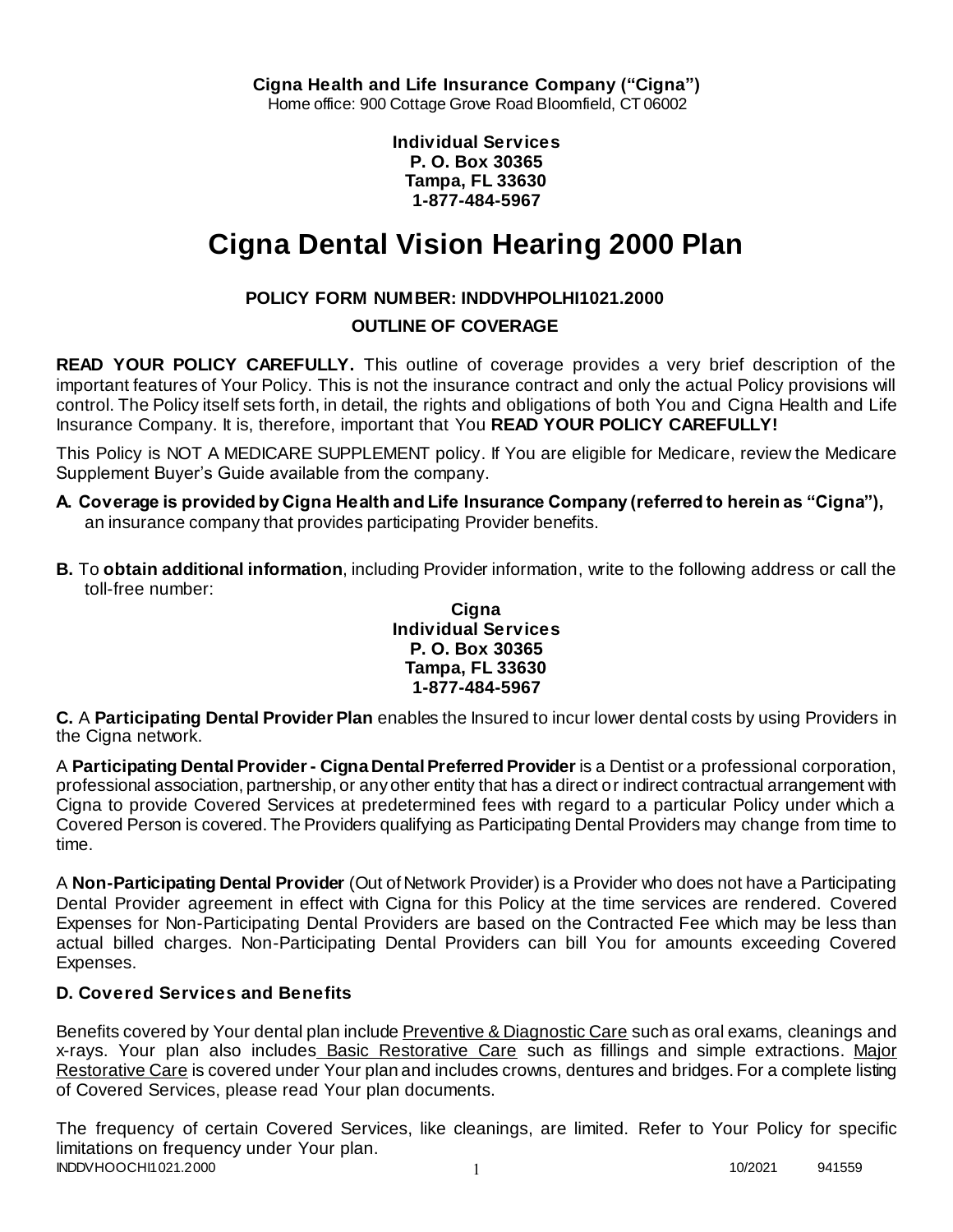### **Benefit Schedule**

The benefits outlined in the table below show the payment percentages for Covered Expenses **AFTER** any applicable Deductibles have been satisfied unless otherwise stated.

# **CIGNA DENTAL, VISION, AND HEARING INSURANCE** *The Schedule*

#### **For You and Your Dependents**

#### **The Schedule – Dental Benefits**

If You select a Participating Dental Provider, Your cost will be less than if You select a Non-Participating Dental Provider.

#### **Emergency Services**

The Benefit Percentage payable for Emergency Services charges made by a Non-Participating Dental Provider is the same Benefit Percentage as for Participating Dental Provider Charges. Dental Emergency services are required immediately to either alleviate pain or to treat the sudden onset of an acute dental condition. These are usually minor procedures performed in response to serious symptoms, which temporarily relieve significant pain, but do not effect a definitive cure, and which, if not rendered, will likely result in a more serious dental or medical complication.

#### **Dental Deductibles**

Dental Deductibles are expenses to be paid by You or Your Dependent. Dental Deductibles are in addition to any Coinsurance. Once the Dental Deductible maximum in The Schedule has been reached, You and Your family need not satisfy any further dental deductible for the rest of that year.

#### **Participating Dental Provider Payment**

Participating Dental Provider services are paid based on the Contracted Fee agreed upon by the Provider and Cigna.

#### **Non-Participating Dental Provider Payment**

Non-Participating Dental Provider services are paid based on the Contracted Fee.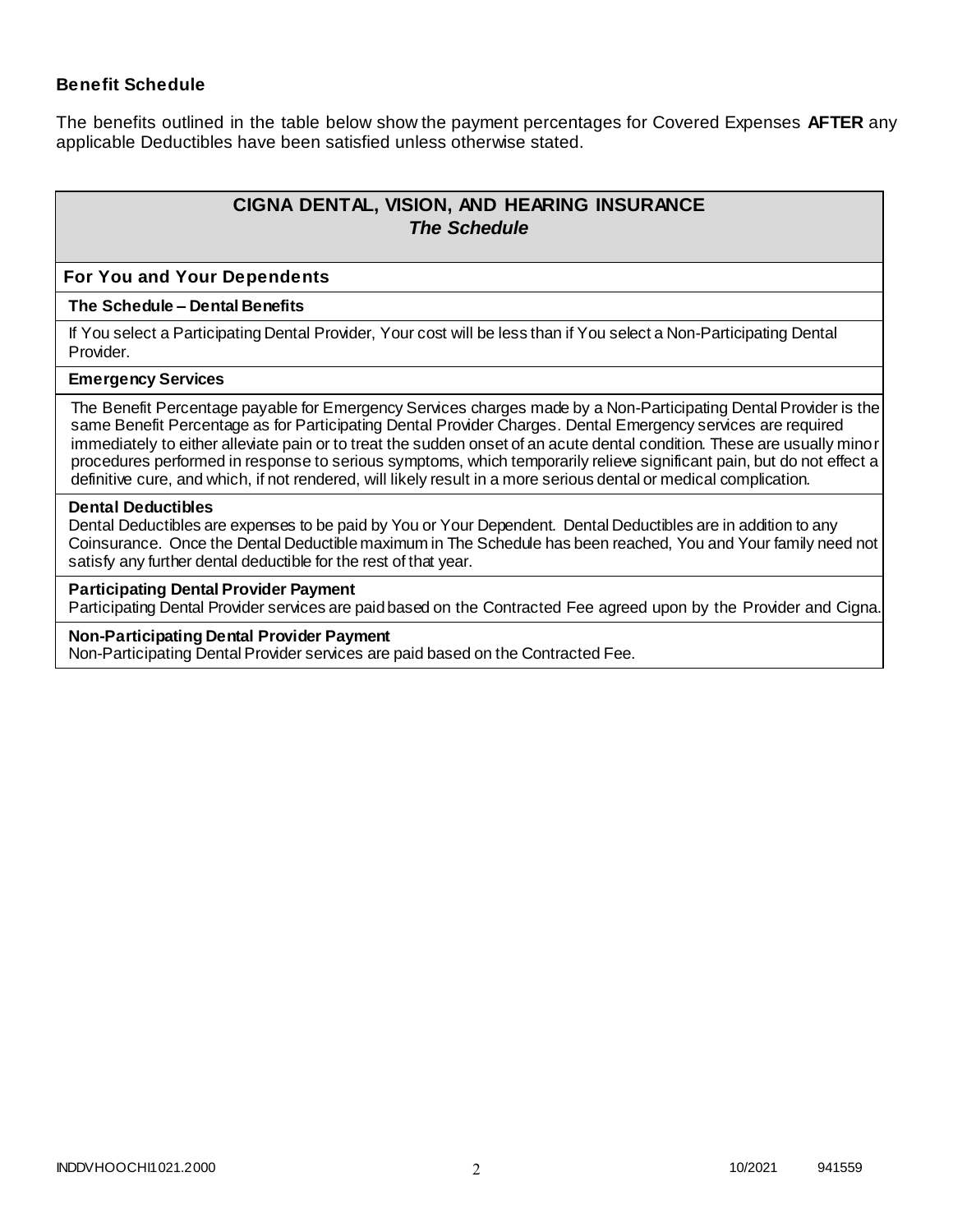| DENTAL BENEFIT HIGHLIGHTS                                                                                                                                                                                                                                                 |                                                  |
|---------------------------------------------------------------------------------------------------------------------------------------------------------------------------------------------------------------------------------------------------------------------------|--------------------------------------------------|
| Classes I, II, III<br><b>Calendar Year Maximum</b>                                                                                                                                                                                                                        | \$1,500 per person                               |
| <b>Calendar Year Dental Deductible</b><br>Individual                                                                                                                                                                                                                      | \$100 per person<br>Not Applicable to Class I    |
|                                                                                                                                                                                                                                                                           |                                                  |
| Class I                                                                                                                                                                                                                                                                   | The Percentage of Covered Expenses the Plan Pays |
| Preventive Care<br>Oral Exams<br>Routine Cleanings<br>Routine X-rays<br>Non-Routine X-rays<br><b>Fluoride Application</b><br><b>Sealants</b><br>Space Maintainers (non-orthodontic)<br>Emergency Care to Relieve Pain                                                     | 100%                                             |
| <b>Class II</b>                                                                                                                                                                                                                                                           | The Percentage of Covered Expenses the Plan Pays |
| <b>Basic Restorative</b><br>Fillings<br>Surgical Extraction of Impacted Teeth<br>Oral Surgery, Simple Extractions<br>Relines, Rebases, and Adjustments<br>Repairs - Bridges, Crowns, and Inlays<br>Repairs - Dentures                                                     | 70% after dental deductible                      |
| <b>Class III</b>                                                                                                                                                                                                                                                          | The Percentage of Covered Expenses the Plan Pays |
| <b>Major Restorative</b><br>Crowns / Inlays / Onlays<br>Root Canal Therapy / Endodontics<br><b>Minor Periodontics</b><br><b>Major Periodontics</b><br>Oral Surgery, All Except Simple Extractions<br>Prosthesis Over Implant<br>Anesthetics<br>Dentures<br><b>Bridges</b> | 50% after dental deductible                      |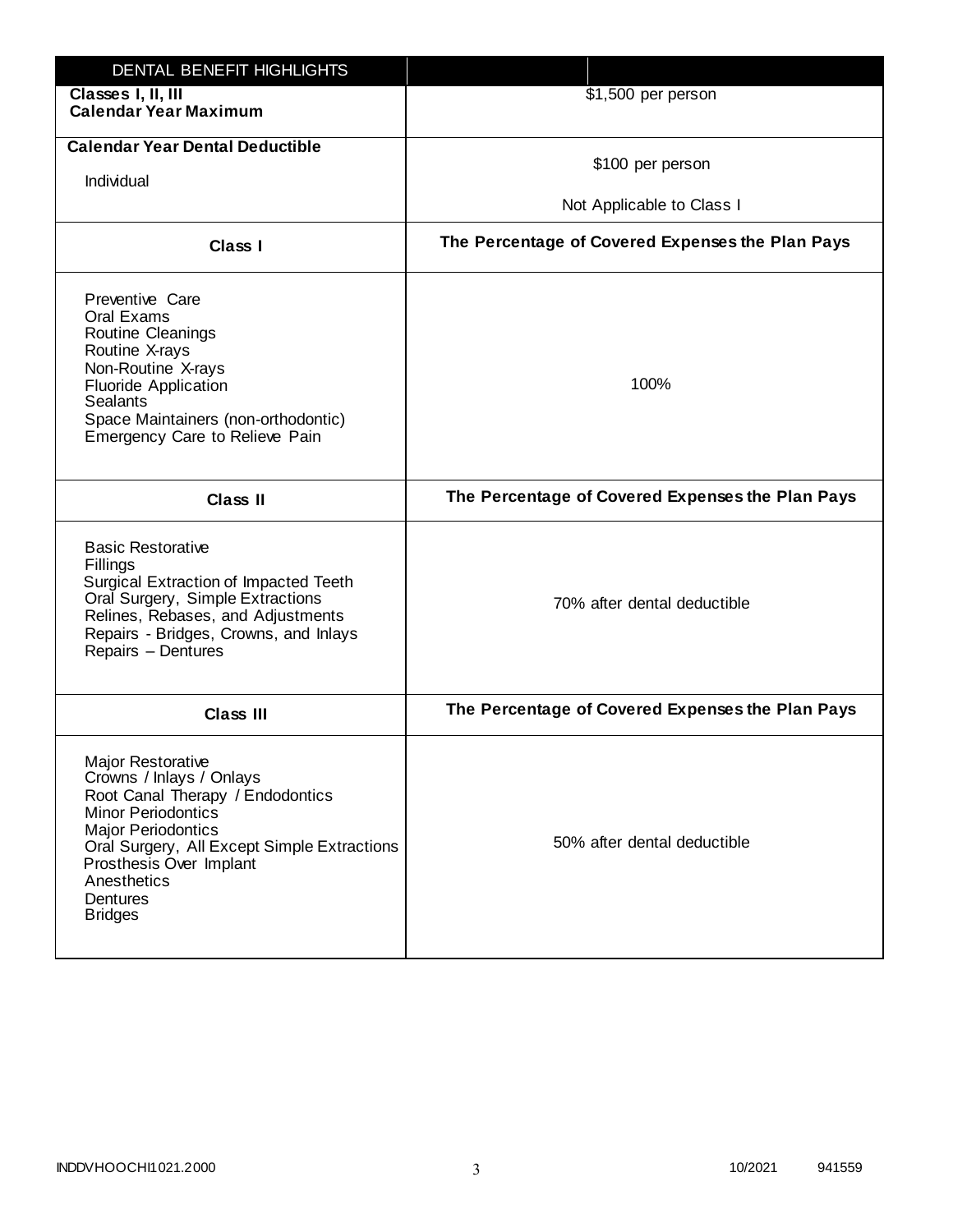| The Schedule - Vision Benefits                                                                  |                                                                                         |
|-------------------------------------------------------------------------------------------------|-----------------------------------------------------------------------------------------|
| VISION BENEFIT HIGHLIGHTS                                                                       |                                                                                         |
| Eye Examinations, including refraction                                                          | The plan pays 50% of expenses, not to exceed a \$75 calendar<br>year maximum per person |
| Materials (corrective eyeglasses or contact<br>lenses, including fittings and follow-up visits) | \$200 calendar year maximum per person                                                  |

| The Schedule - Hearing Benefits                             |                                        |
|-------------------------------------------------------------|----------------------------------------|
| <b>HEARING BENEFIT HIGHLIGHTS</b>                           |                                        |
| <b>Hearing Examinations</b>                                 | \$50 calendar year maximum per person  |
| Materials (Hearing Aids, including fittings<br>and repairs) | \$500 calendar year maximum per person |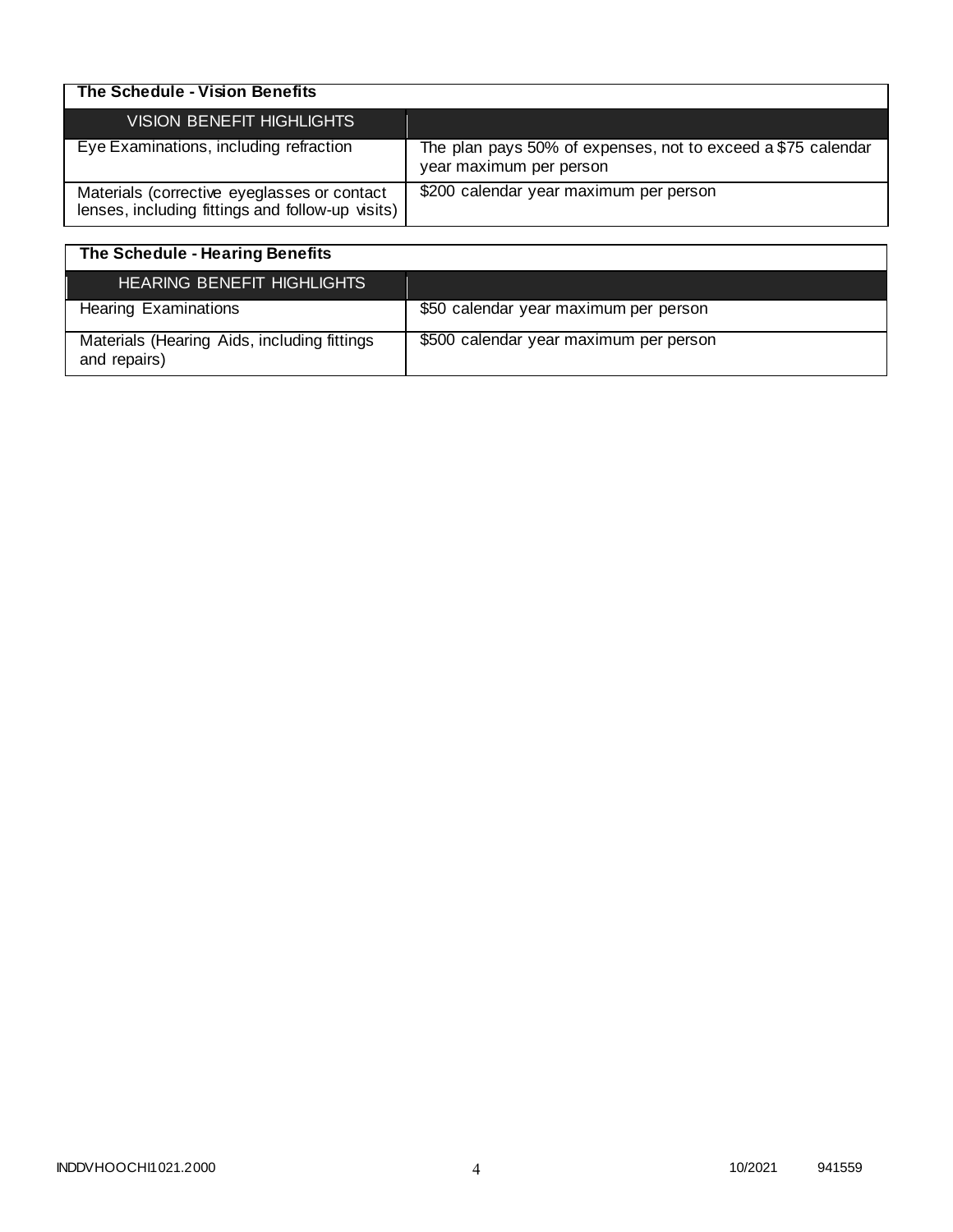# **Waiting Periods**

A Covered Person may access their dental, vision, and hearing benefit insurance once he or she has satisfied the following waiting periods.

- there is no waiting period for Class I or II dental benefits or for vision and hearing benefits.
- after 12 consecutive months of coverage dental benefits will increase to include the list of Class III procedures.

### **Missing Teeth Limitation**

There is no payment for replacement of teeth that are missing when a person first becomes insured. This payment limitation no longer applies after 24 months of continuous coverage.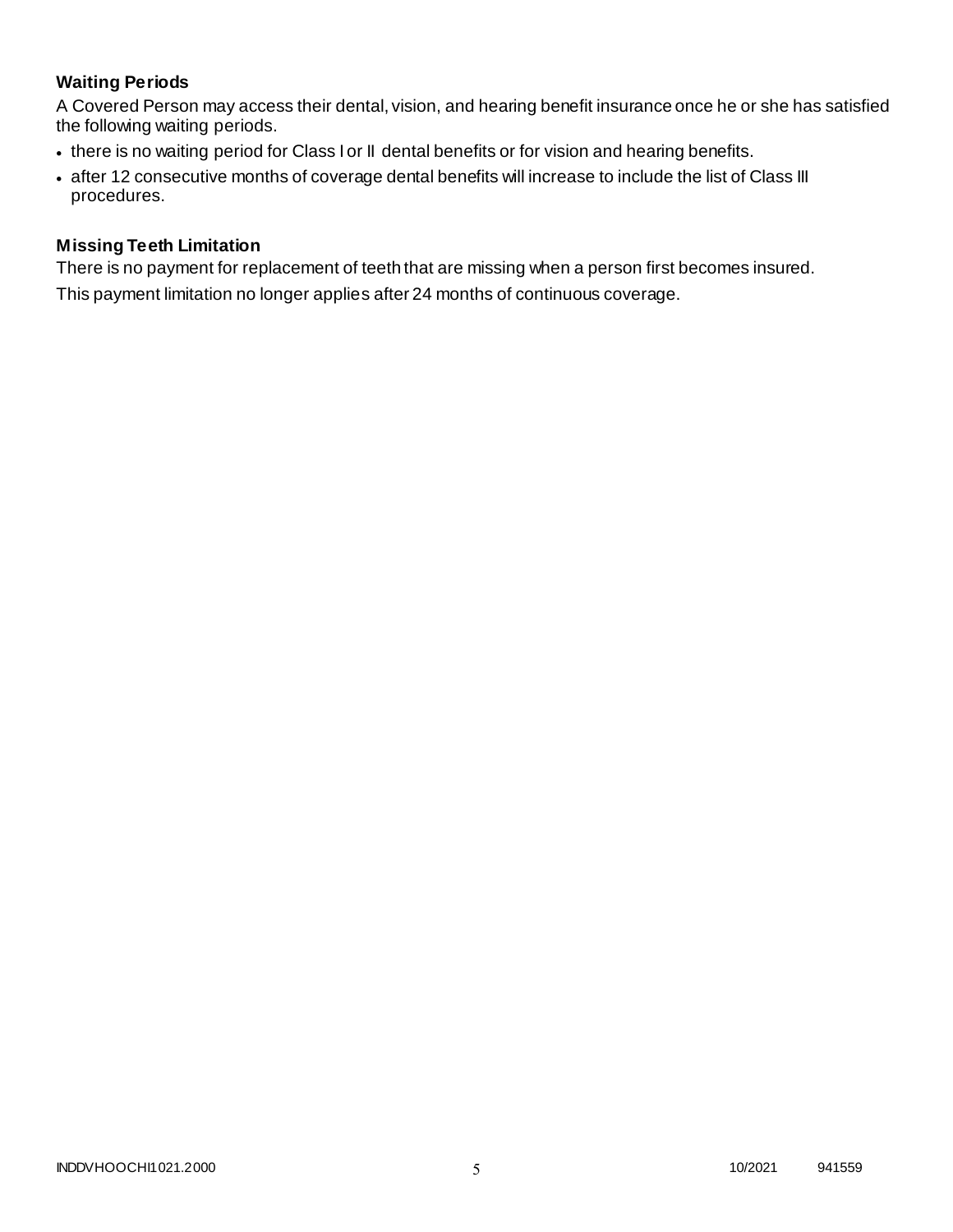# **E. Insured's Financial Responsibility**

The Insured is responsible for paying the monthly or quarterly premium on a timely basis. The Insured is also responsible to pay Providers for charges that are applied to the Deductibles, Coinsurance, and any amounts charged by Non-Participating Dental Providers in excess of the Contracted Fee. In addition, any charges for Medically Necessary and/or Dentally Necessary items that are excluded under the Policy are the responsibility of the Insured.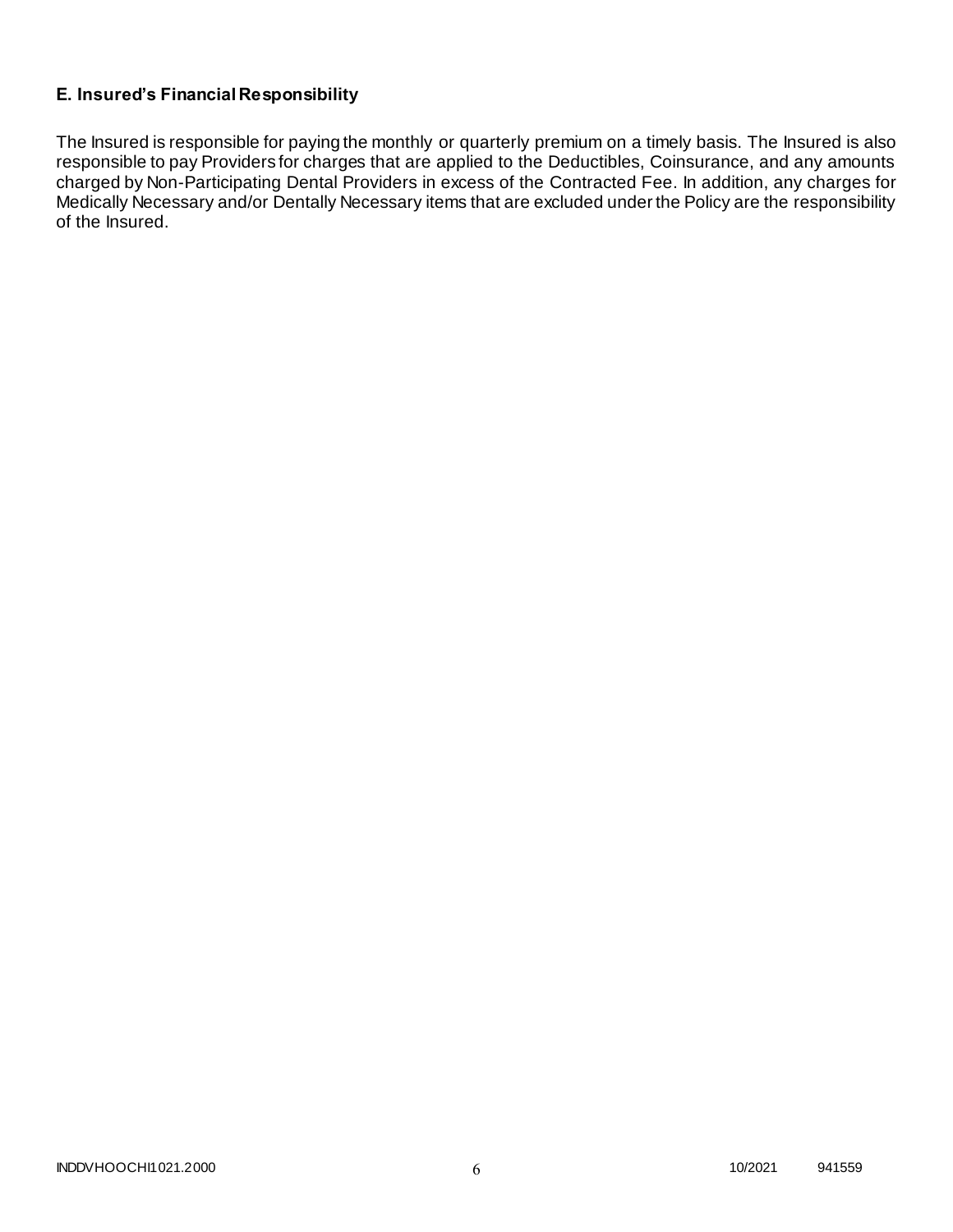# **F. Exclusions And Limitations: What Is Not Covered By This Policy**

# **Expenses Not Covered**

Covered Expenses will not include, and no payment will be made for:

- procedures which are not included in the list of Covered Dental Services, Covered Vision Services, or Covered Hearing Services;
- cone beam imaging;
- instruction for plaque control, oral hygiene and diet;
- core build-ups;
- veneers;
- precious or semi-precious metals for crowns, bridges and abutments;
- restoration of teeth which have been damaged by erosion, attrition or abrasion;
- bite registrations; precision or semi-precision attachments; or splinting;
- implants or implant related services;
- orthodontic treatment, except for the treatment of cleft lip and cleft palate;
- general anesthesia or intravenous sedation, when used for the purposes of anxiety control or patient management is not covered; may be considered only when medically or dentally necessary and when in conjunction with covered complex oral surgery;
- athletic mouth guards;
- services performed solely for cosmetic reasons;
- personalization or decoration of any dental device or dental work;
- replacement of an appliance per benefit guidelines;
- services that are medical in nature:
- services and supplies received from a hospital;
- prescription drugs;
- plano lenses:
- VDT (video display terminal)/computer eyeglass benefit;
- medical or surgical treatment of the eyes;
- any type of corrective vision surgery, including LASIK surgery, radial ketatonomy (RK), automated lamellar keratoplasty (ALK), or conductive keratoplasty (CK);
- Orthoptic or vision training and any associated supplemental testing;
- any eye examination, or any corrective eyewear, required by an employer as a condition of employment;
- safety eyewear;
- sub-normal vision aids or non-prescription lenses;
- Magnification or low vision aids not shown as covered in the Schedule of Vision Coverage;
- Assistive Listening Devices (ALDs);
- medical and/or surgical treatment of the internal or external structures of the ear, including but not limited to Cochlear implants;
- Hearing Aids not prescribed by a Licensed Hearing Care Professional;
- ear protective devices or plugs;
- Hearing Aids maintenance/service contracts, ear molds and other miscellaneous repairs;
- Hearing Aids purchased online or over the counter (OTC); or
- Disposable Hearing Aids.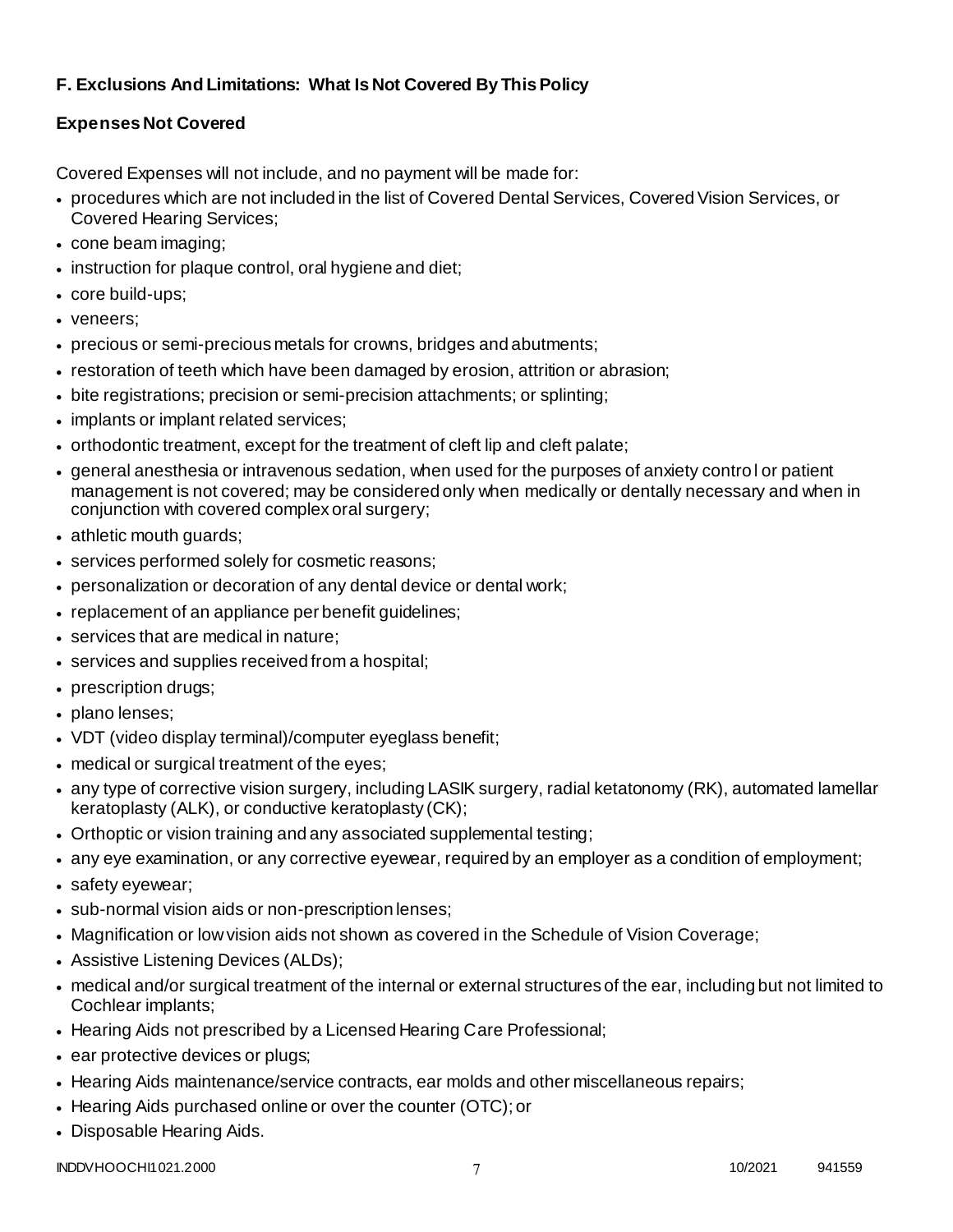## **General Limitations**

No payment will be made for expenses incurred for You or any one of Your Dependents:

- For services not specifically listed as Covered Services in this Policy;
- For services or supplies that are not Medically Necessary;
- For services received before the Effective Date of coverage;
- For services received after coverage under this Policy ends;
- For services for which You have no legal obligation to pay or for which no charge would be made if You did not have insurance coverage;
- For Professional services or supplies received or purchased directly or on Your behalf by anyone, including a Provider, from any of the following:
	- **Yourself or Your employer;**
	- a person who lives in the Covered Person's home, or that person's employer;
	- a person who is related to the Covered Person by blood, marriage or adoption, or that person's employer.
- for or in connection with an Injury arising out of, or in the course of, any employment for wage or profit;
- for or in connection with a Sickness which is covered under any workers' compensation or similar law;
- for charges made by a Hospital owned or operated by or which provides care or performs services for, the United States Government, if such charges are directly related to a condition which occurred while serving in the military or an associated auxiliary unit;
- services or supplies received due to an act of war, declared or undeclared while serving in the military or an associated auxiliary unit;
- to the extent that payment is unlawful where the person resides when the expenses are incurred;
- for charges which the person is not legally required to pay;
- for charges which would not have been made if the person had no insurance;
- to the extent that billed charges exceed the rate of reimbursement as described in the Schedule;
- for charges for unnecessary care, treatment or surgery;
- to the extent that You or any of Your Dependents is in any way paid or entitled to payment for those expenses by or through a public program, other than Medicaid;
- for or in connection with experimental procedures or treatment methods not approved by the American Dental Association or the appropriate dental specialty society;
- Procedures that are a covered expense under any other plan which provides dental, vision, or hearing benefits;
- To the extent that benefits are paid or payable for those expenses under the mandatory part of any auto insurance policy written to comply with a "no-fault" insurance law or an uninsured motorist insurance law. Cigna will take into account any adjustment option chosen under such part by You or any one of Your Dependents.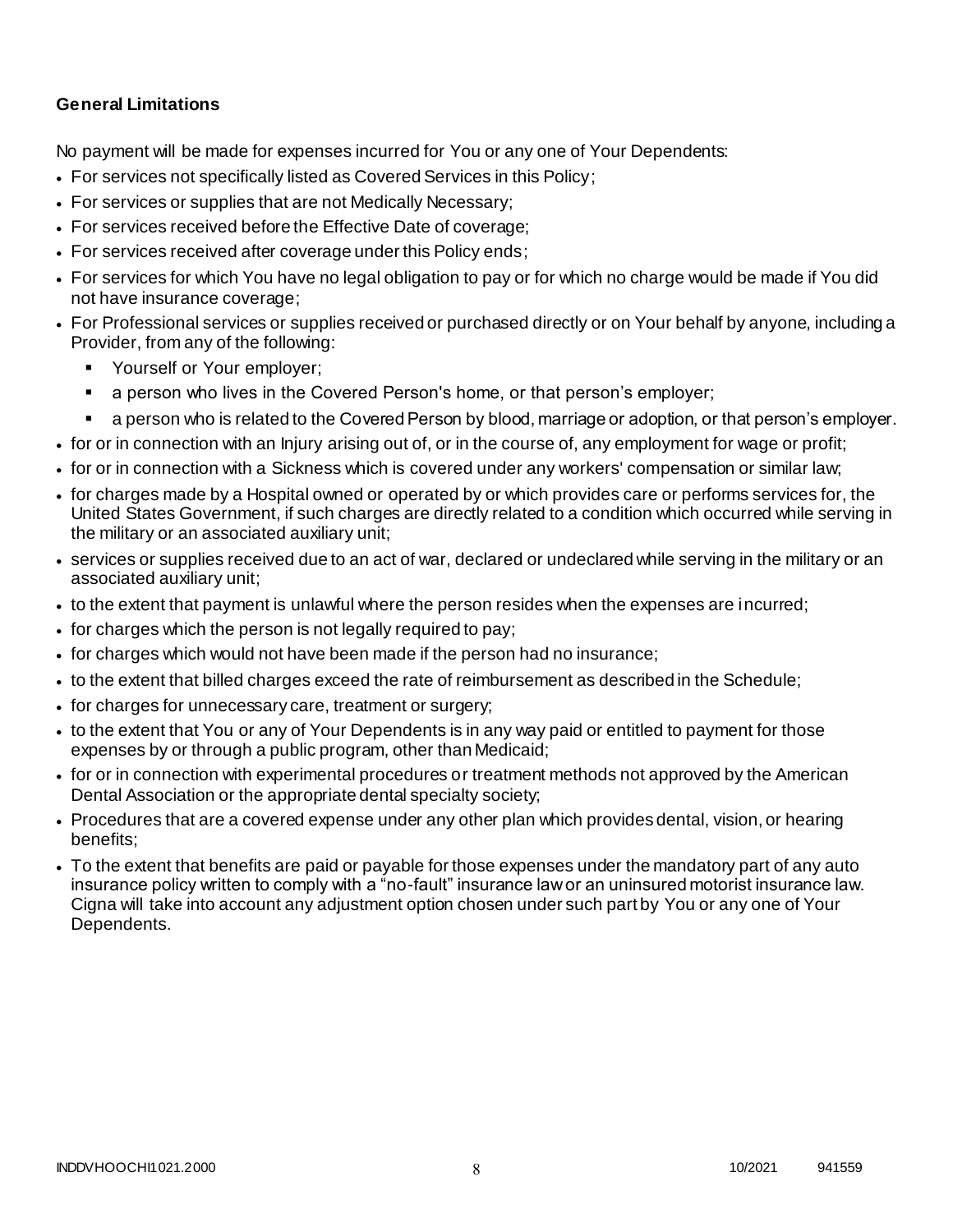### **G. Predetermination of Dental Benefits Program**

Predetermination of Benefits is a voluntary review of a Dentist's proposed treatment plan and expected charges. It is not preauthorization of service and is not required.

The treatment plan should include supporting pre-operative x-rays and other diagnostic materials as requested by Cigna's dental consultant. If there is a change in the treatment plan, a revised plan should be submitted.

Cigna will determine covered dental expenses for the proposed treatment plan. If there is no Predetermination of Benefits, Cigna will determine covered dental expenses when it receives a claim.

Review of proposed treatment is advised whenever extensive dental work is recommended when cha rges exceed **\$500**.

Predetermination of Benefits is not a guarantee of a set payment. Payment is based on the services that are actually delivered and the coverage in force at the time services are completed.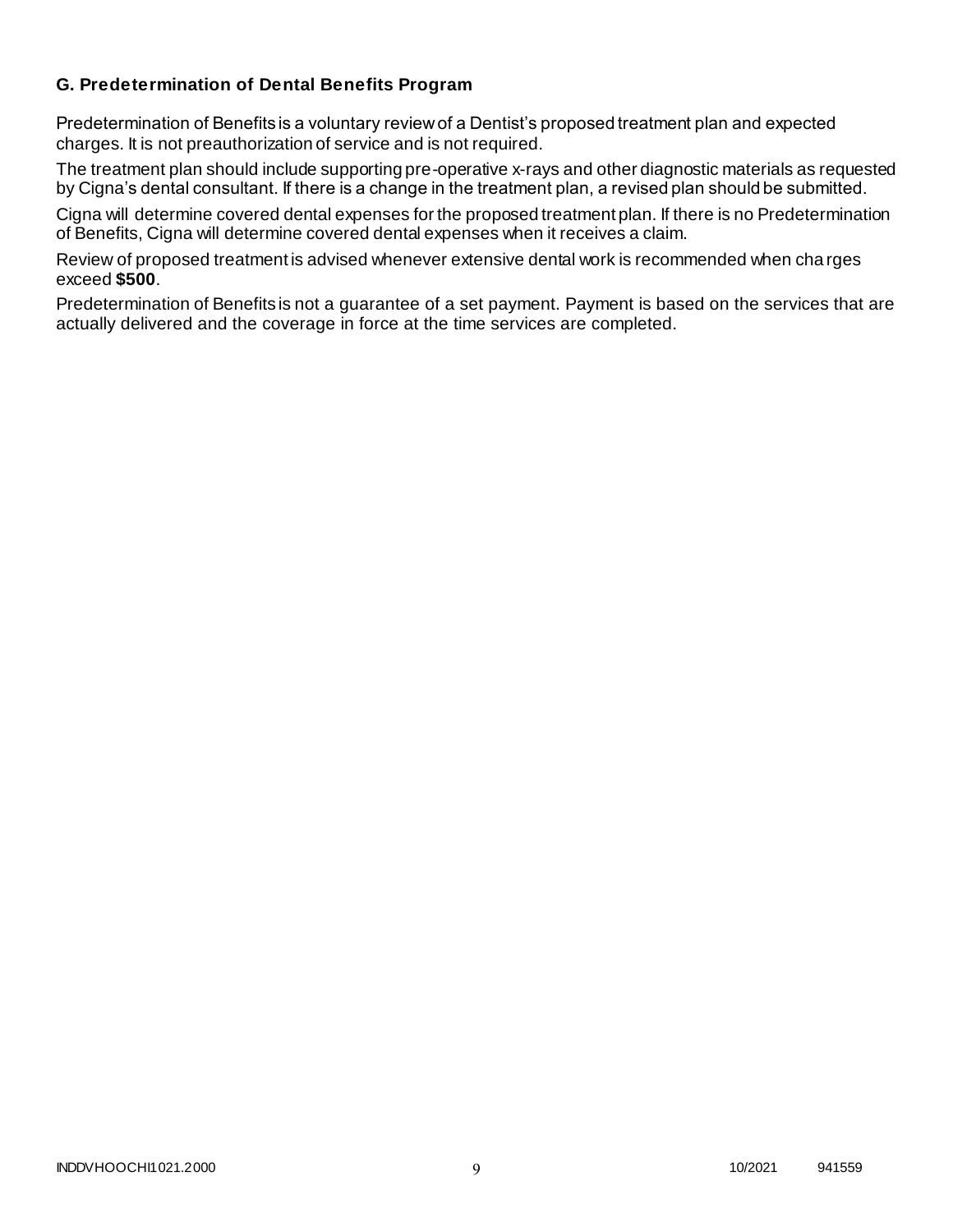### **H. General Provisions**

### **WHEN YOU HAVE A COMPLAINT OR AN APPEAL**

For the purposes of this section, any reference to "You," "Your" or "Yourself" also refers to a representative or Provider designated by You to act on Your behalf, unless otherwise noted.

We want You to be completely satisfied with the care You receive. That is why We have established a process for addressing Your concerns and solving Your problems.

### **Start with Member Services**

We are here to listen and help. If You have a concern regarding a person, a service, the quality of care, or contractual benefits, You can call Our toll-free number and explain Your concern to one of Our Customer Service representatives. You can also express that concern in writing. Please call or write to Us at the following:

Customer Services Toll-Free Number or address on mycigna.com, explanation of benefits or claim form

We will do Our best to resolve the matter on Your initial contact. If We need more time to review or investigate Your concern, We will get back to You as soon as possible, but in any case within 30 days.

If You are not satisfied with the results of a coverage decision, You can start the appeals procedure.

### **Appeals Procedure**

Cigna has a two step appeals procedure for coverage decisions. To initiate an appeal, You must submit a request for an appeal in writing within 365 days of receipt of a denial notice. You should state the reason why You feel Your appeal should be approved and include any information supporting Your appeal. If You are unable or choose not to write, You may ask to register Your appeal by telephone. Call or write to Us at the toll-free number or address on Your Benefit Identification card, explanation of benefits or claim form.

### **Level One Appeal**

Your appeal will be reviewed and the decision made by someone not involved in the initial decision. Appeals involving Medical Necessity or clinical appropriateness will be considered by a health care professional.

For level one appeals, We will respond in writing with a decision within 30 calendar days after We receive an appeal for a postservice coverage determination. If more time or information is needed to make the determination, We will notify You in writing to request an extension of up to 15 calendar days and to specify any additional information needed to complete the review.

If You are not satisfied with Our level-one appeal decision, You may request a level-two appeal.

### **Level Two Appeal**

If You are dissatisfied with Our level one appeal decision, You may request a second review. To start a level two appeal, follow the same process required for a level one appeal.

Most requests for a second review will be conducted by the Appeals Committee, which consists of at least three people. Anyone involved in the prior decision may not vote on the Committee. For appeals involving Medical Necessity or clinical appropriateness, the Committee will consult with at least one Dentist reviewer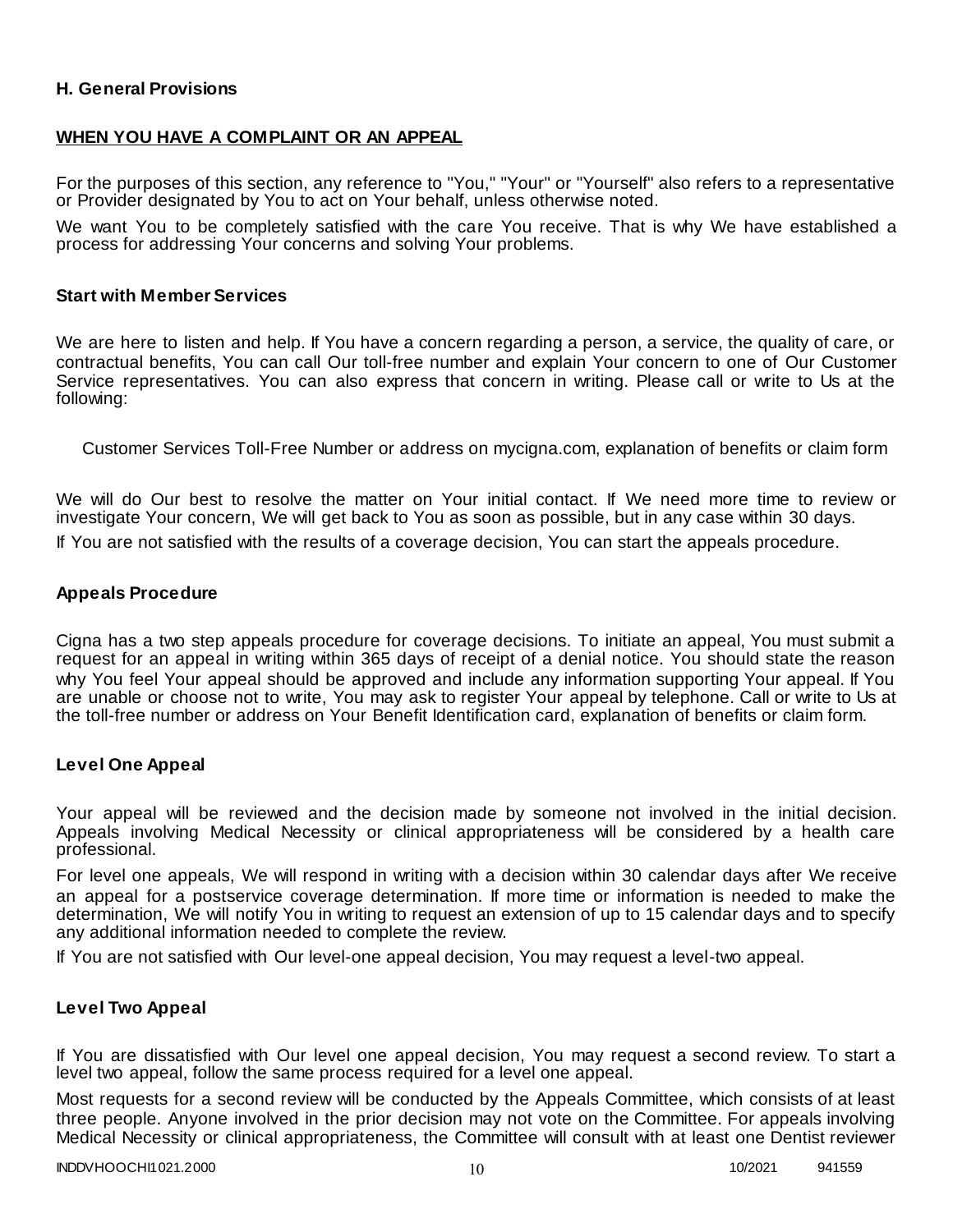in the same or similar specialty as the care under consideration. You may present Your situation to the Committee in person or by conference call.

For level two appeals We will acknowledge in writing that We have received Your request and schedule a Committee review. For postservice claims, the Committee review will be completed within 30 calendar days. If more time or information is needed to make the determination, We will notify You in writing to request an extension of up to 15 calendar days and to specify any additional information needed by the Committee to complete the review. You will be notified in writing of the Committee's decision within five working days after the Committee meeting, and within the Committee review time frames above if the Committee does not approve the requested coverage.

### **Notice of Benefit Determination on Appeal**

Every notice of an appeal decision will be provided in writing or electronically and, if an adverse determination, will include:

- (1) the specific reason or reasons for the denial decision;
- (2) reference to the specific Policy provisions on which the decision is based;
- (3) a statement that the claimant is entitled to receive, upon request and free of charge, reasonable access to and copies of all documents, records, and other Relevant Information as defined;
- (4) upon request and free of charge, a copy of any internal rule, guideline, protocol or other similar criterion that was relied upon in making the adverse determination regarding Your appeal, and an explanation of the scientific or clinical judgment for a determination that is based on a medical necessity, experimental treatment or other similar exclusion or limit.

### **Relevant Information**

Relevant Information is any document, record, or other information which was relied upon in making the benefit determination; was submitted, considered, or generated in the course of making the benefit determination, without regard to whether such document, record, or other information was relied upon in making the benefit determination; demonstrates compliance with the administrative processes and safeguards required by federal law in making the benefit determination; or constitutes a statement of polic y or guidance with respect to the plan concerning the denied treatment option or benefit or the claimant's diagnosis, without regard to whether such advice or statement was relied upon in making the benefit determination.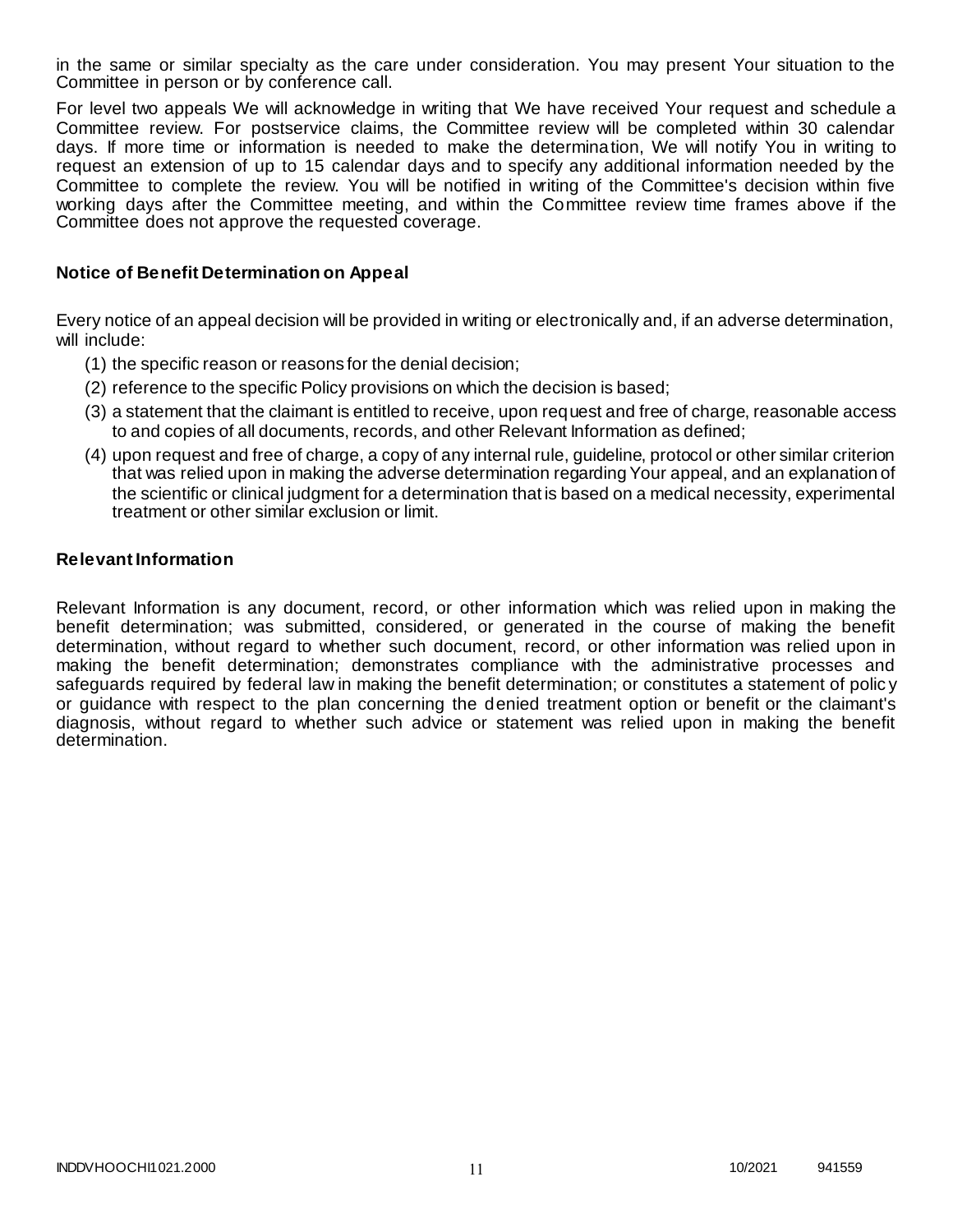# **I. Participating Dental Providers**

Cigna will provide a current list of Dentists currently participating with Cigna and their locations to each Covered Person upon request.

To verify if a Dentist is currently participating with Cigna and is accepting new Cigna Insureds, the Covered Person should visit Our website at mycigna.com.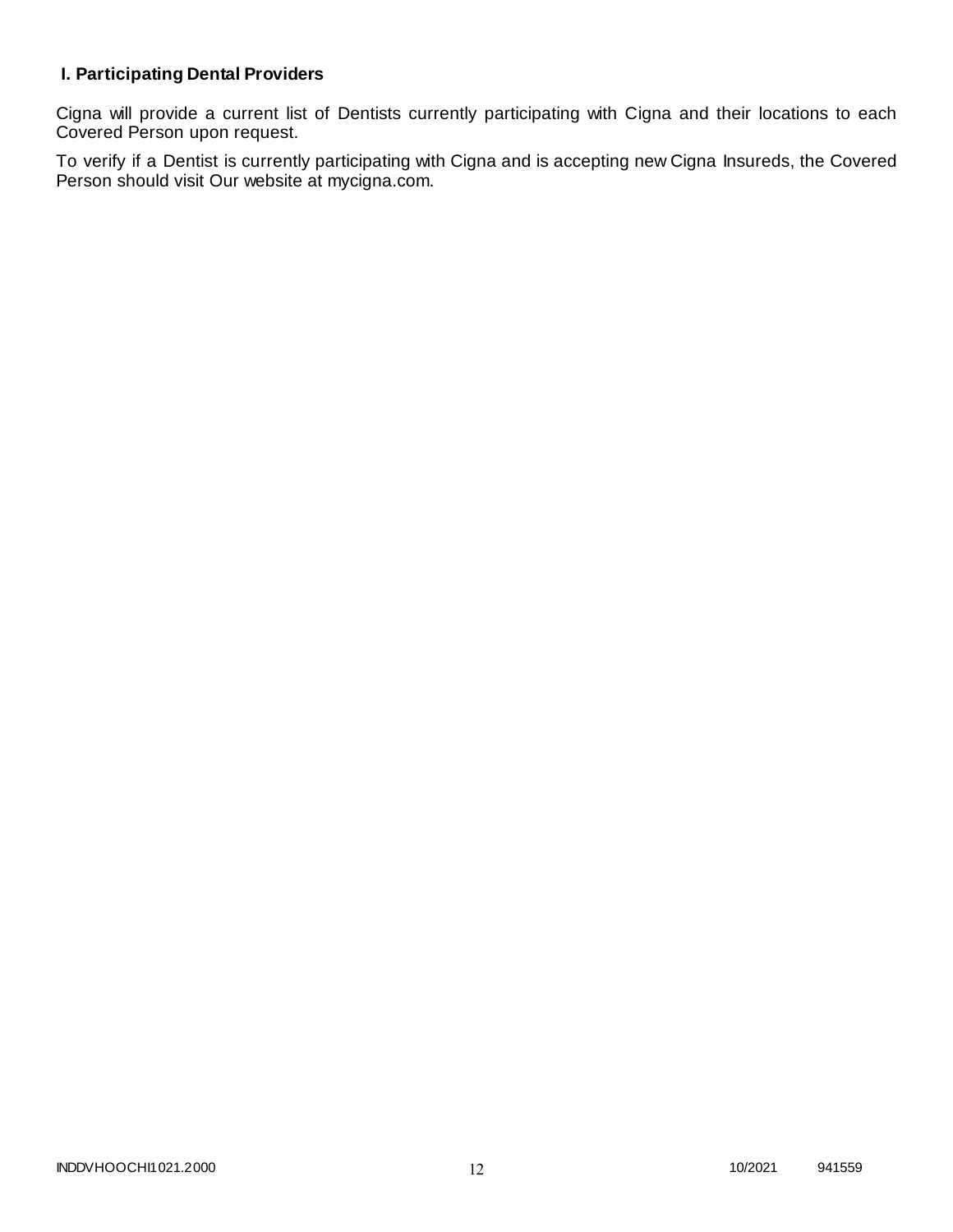### **J. Renewability, Eligibility, and Continuation**

1. The Policy will renew except for the specific events stated in the Policy. Cigna may change the premiums of the Policy with 60 days written notice to the Insured. However, Cigna will not refuse to renew or change the premium schedule for the Policy on an individual basis, but only for all Insureds in the same class and covered under the same Policy as You.

2. The individual plan is designed for residents of Hawaii who are not enrolled under or covered by any other group or individual health coverage. You must notify Cigna of all changes that may affect any Covered Person's eligibility under the Policy.

3. You or Your Dependent(s) will become ineligible for coverage:

- When premiums are not paid according to the due dates and grace periods described in the premium section.
- With respect to Your Spouse, Domestic Partner, or partner to a Civil Union: when the Spouse is no longer married to the Insured or when the union is dissolved.
- With respect to You and Your Family Member(s): when You no longer meet the requirements listed in the Conditions of Eligibility section.
- The date the Policy terminates.
- When the Insured no longer lives in the Service Area.

4. If a Covered Person's eligibility under this Plan would terminate due to the Insured's death, divorce or if other Dependents would become ineligible due to age or no longer qualify as dependents for coverage under this Plan; except for the Insured's failure to pay premium, the Covered Person's insurance will be continued if the Covered Person exercising the continuation right notifies Cigna and pays the appropriate monthly premium within 60 days following the date this Policy would otherwise terminate. Any waiting periods in the new Plan will be considered as being met to the extent coverage was in force under this Plan.